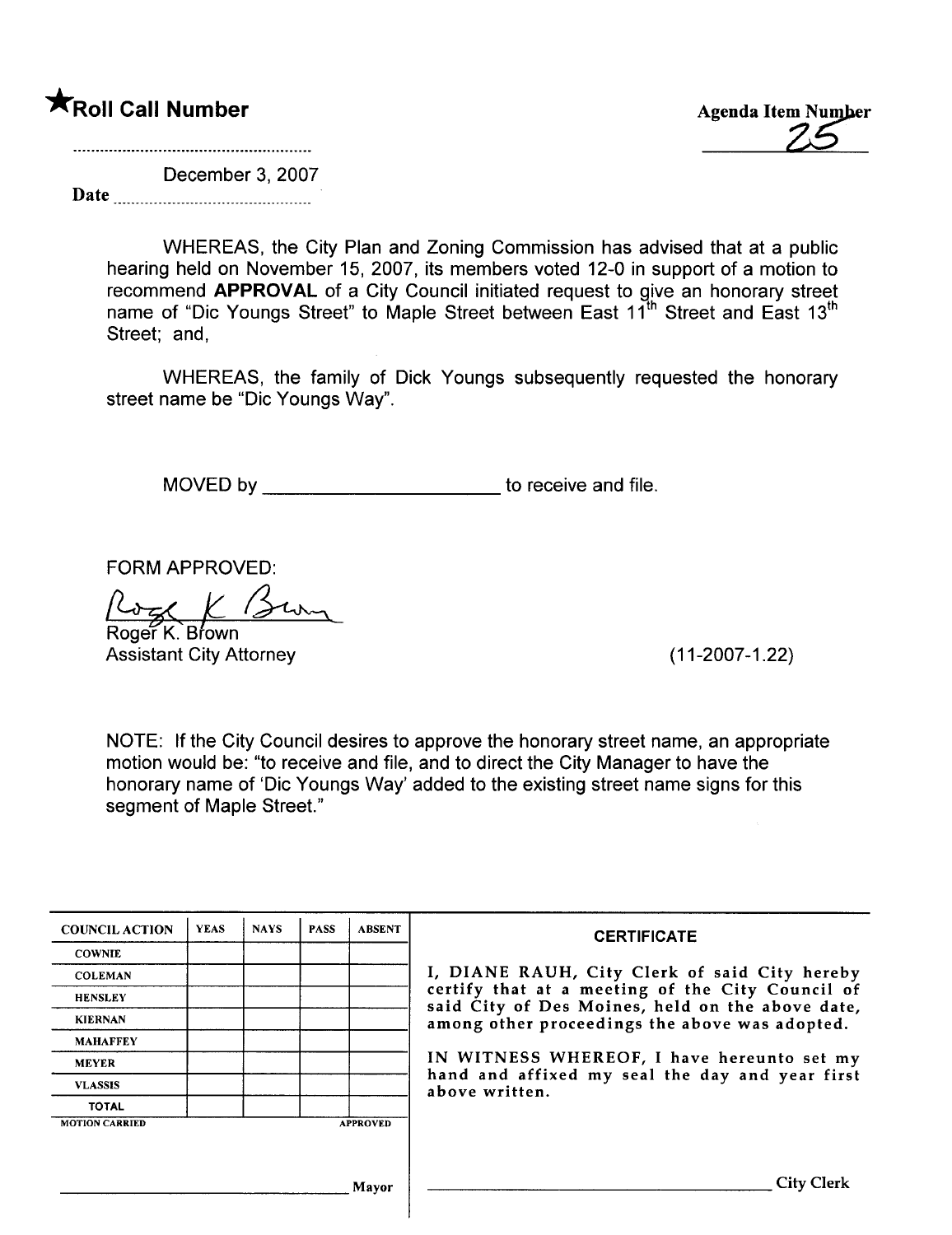| City Council initiated request for honorary street naming for Maple Street between East |                                                                                   |   |                                            |  |              |                      |              |     | File #       |
|-----------------------------------------------------------------------------------------|-----------------------------------------------------------------------------------|---|--------------------------------------------|--|--------------|----------------------|--------------|-----|--------------|
| 11 <sup>th</sup> Street and East 13 <sup>th</sup> Street.                               |                                                                                   |   |                                            |  |              |                      | 11-2007-1.22 |     |              |
| <b>Description</b><br>of Action                                                         | Request to give an honorary street name of "Dic Youngs Street" to subject street. |   |                                            |  |              |                      |              |     |              |
| 2020 Community<br><b>Character Plan</b>                                                 |                                                                                   |   | Public/Semi-Public                         |  |              |                      |              |     |              |
| Horizon 2025<br>Transportation Plan                                                     |                                                                                   |   | No Planned Improvements                    |  |              |                      |              |     |              |
| <b>Current Zoning District</b>                                                          |                                                                                   |   | "R1-60" One-Family Low-Density Residential |  |              |                      |              |     |              |
| <b>Proposed Zoning District</b>                                                         |                                                                                   |   | N/A                                        |  |              |                      |              |     |              |
| <b>Consent Card Responses</b>                                                           |                                                                                   |   | In Favor                                   |  | Not In Favor |                      | Undetermined |     | % Opposition |
| Inside Area                                                                             |                                                                                   |   |                                            |  |              |                      |              |     |              |
| Outside Area                                                                            |                                                                                   | 0 |                                            |  | o            | $\Omega$             |              | N/A |              |
| <b>Plan and Zoning</b>                                                                  | Denial                                                                            |   | $12 - 0$<br>Approval                       |  |              | Required 6/7 Vote of |              | Yes |              |
| <b>Commission Action</b>                                                                |                                                                                   |   |                                            |  |              | the City Council     |              | No  | x            |
|                                                                                         |                                                                                   |   |                                            |  |              |                      |              |     |              |

City Council Initiated - Honorary naming Maple Street from E 11th to E 13th 11-2007-1.22



:z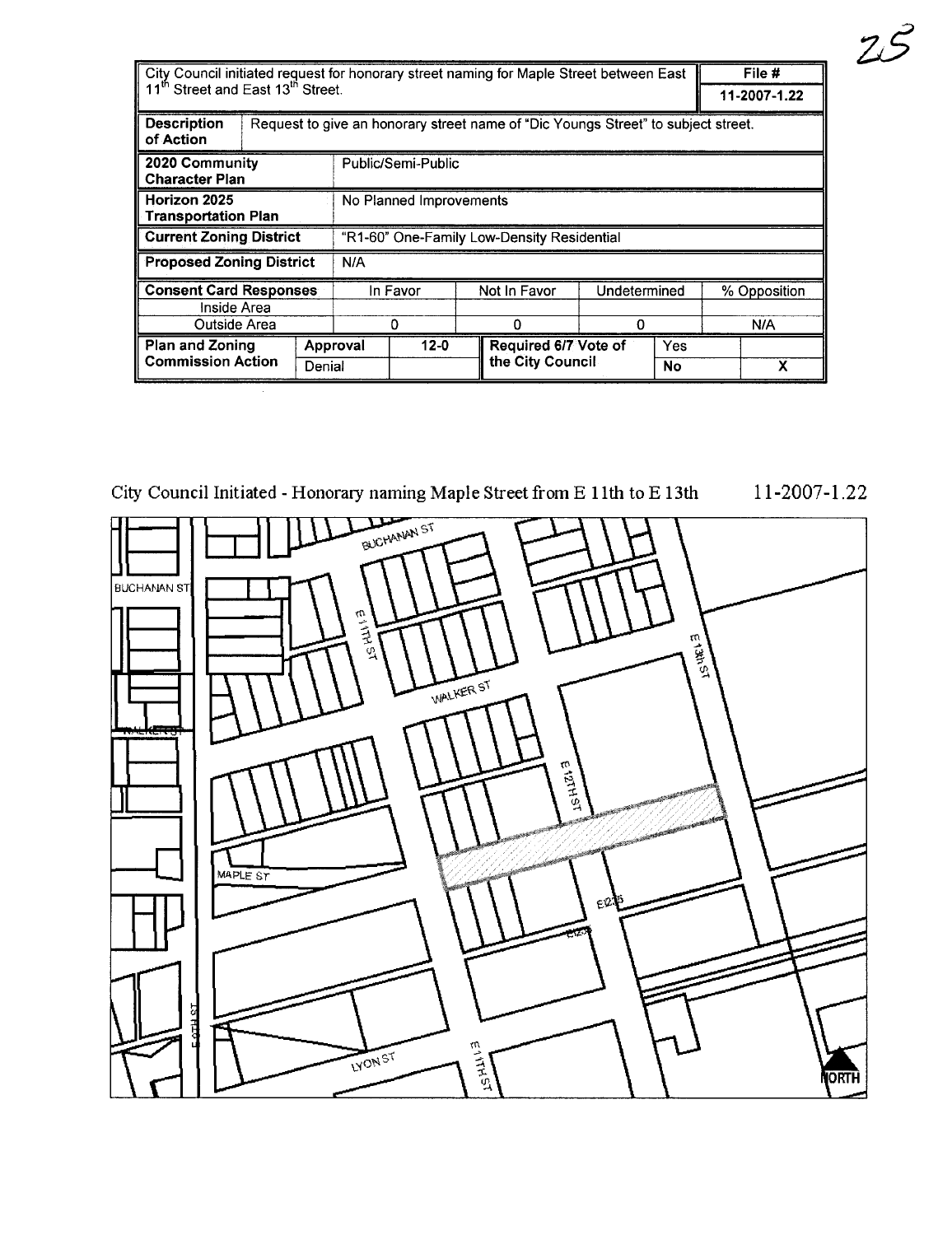| 'CIO       |  |
|------------|--|
| ganda Item |  |
|            |  |

 $R$ oll Call  $#$ 

Honorable Mayor and City Council City of Des Moines, Iowa

Members:

December 3, 2007

Communication from the City Plan and Zoning Commission advising that at their meeting held November 15, 2007, the following action was taken:

# COMMISSION RECOMMENDATION:

After public hearing, the members voted 12-0 as follows:

| <b>Commission Action:</b> | Yes | <b>Nays</b> | Pass | Absent |
|---------------------------|-----|-------------|------|--------|
| Leisha Barcus             | Χ   |             |      |        |
| David Cupp                | Χ   |             |      |        |
| <b>Shirley Daniels</b>    | Χ   |             |      |        |
| Dann Flaherty             | Х   |             |      |        |
| <b>Bruce Heilman</b>      |     |             |      | X      |
| Jeffrey Johannsen         |     |             |      | Х      |
| Greg Jones                | Х   |             |      |        |
| <b>Frances Koontz</b>     | Χ   |             |      |        |
| Kaye Lozier               | X   |             |      |        |
| Jim Martin                | х   |             |      |        |
| <b>Brian Millard</b>      |     |             |      | Х      |
| Mike Simonson             | Х   |             |      |        |
| <b>Kent Sovern</b>        | Χ   |             |      |        |
| Tim Urban                 | Χ   |             |      |        |
| <b>Marc Wallace</b>       | Χ   |             |      |        |

APPROVAL of a City Council initiated request to give an honorary street name of "Dic Youngs Street" to Maple Street between East 11<sup>th</sup> Street and East 13<sup>th</sup> Street.

Note: The family has subsequently requested the honorary street name of "Dic Youngs Way".

(11-2007-1.22)

Written Responses o In Favor o In Opposition

# STAFF RECOMMENDATION AND BASIS FOR APPROVAL

Staff recommends approval of the honorary naming of the subject segment of Maple Street to Dic Youngs Street.

STAFF REPORT

i. GENERAL INFORMATION



TY PLAN AND ZONING COMMISSION ARMORY BUILDING 602 ROBERT D. RAY DRIVE DES MOINES, IOWA 50309-1881 (515) 283-4182

> ALL-AMERICA CITY 1949,1976,1981 2003